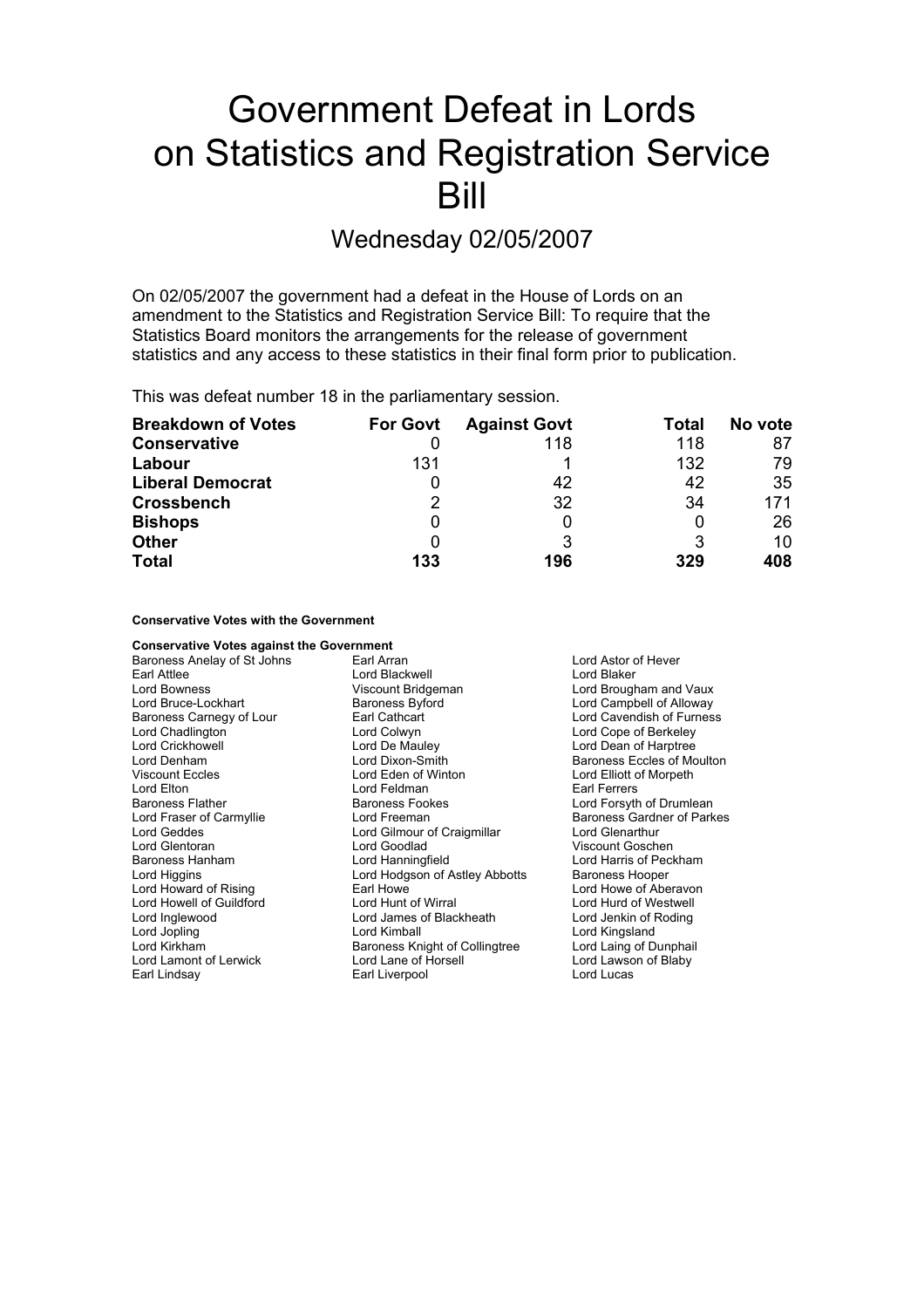- Lord Luke Lord MacLaurin of Knebworth Lord Marland<br>
Lord Marlesford Cord Maynew of Twysden Lord McColl of Dulwich Lord Marlesford **Lord Mayhew of Twysden** Lord McColl of Dulwich<br>
Duke of Montrose **Lord Music Baroness Morris of Bolton** Lord Murton of Lindisfarne Lord Naseby **Lord Newton of Braintree Lord Newton of Braintree**<br> **Lord Northbrook Carl Northesk** Lord Northbrook Earl Northesk Lord Norton of Louth Baroness O'Cathain **Baroness O'Cathain** Baroness Oppenheim-Barnes Baroness Park of Monmouth<br>
Baroness Perry of Southwark Lord Pilkington of Oxenford Lord Patten Baroness Perry of Southwark Lord Pilkington Dard Pilkington Baroness Perry of Southwark Lord Pilkington Corentation Corentation Corentation of Oxenesia Corentation Corentation Corentation Corentation Corentatio Lord Quinton **Common Common Baroness Rawlings** Exercise Common Lord Reay<br>
Lord Rees **Conwy** Lord Renton of Mount Harry Lord Roberts of Conwy Baroness Seccombe<br>Baroness Sharples Baroness Sharples Lord Shaw of Northstead Lord Sheikh Lord St John of Fawsley Lord Stewartby Lord Stewartby Lord Strathclyde<br>
Lord Taylor of Holbeach Baroness Thatcher Viscount Trenchard Lord Trimble Viscount Ullswater Lord Windlesham
	- **Baroness Morris of Bolton Lord Murton of Lindisfarm Lord Murton of Lindisfarm Lord Murton of Lindisfarm Communistry Communistry Communistry Communistry Communistry Communistry Communistry Communistry Communistry Communist** Lord Renton of Mount Harry f Lord Roberts<br>Earl Selborne f Lord Selsdon Lord Taylor of Holbeach F Baroness Thatcher<br>Lord Trimble<br>Cord Trimble Miscount Lillswater Lord Wade of Chorlton

## **Labour Votes with the Government**

Baroness Amos<br>
Lord Archer of Sandwell **Lord Bassam of Brighton**<br>
Lord Archer of Sandwell **Lord Bassam of Brighton** Lord Berkelev Lord Bernstein of Craigweil<br>Baroness Blackstone Baroness Blackstone **Exercise State Lord Borrie** Cord Borrie Lord Boyd of Duncansby<br>
Lord Bragg **Lord Booke of Alverthorpe** Lord Brookman Lord Brooks of Tremorfa **Example Lord Campbell-Savours** Lord Christopher **Carter of Coles Coles Coles Coles Coles Coles Coles Coles Coles Coles Coles Coles Coles Coles Coles Coles Coles Coles Coles Coles Coles Coles Coles** Lord Clinton-Davis **CRIOT CONTENTS** Baroness Crawley **Lord Cunningham of Felling** Baroness David Lord Davidson of Glen Clova Lord Davies of Coity Lord Davies of Oldham Lord Desai Lord Drayson Lord Dubs Lord Elder Lord Evans of Parkside Lord Evans of Temple Guiting Lord Falconer of Thoroton Baroness Falkender<br>
Baroness Farrington of Ribbleton Lord Faulkner of Worcester Lord Filkin Baroness Farrington of Ribbleton Lord Faulkner of Worcester Lord Filkin<br>Baroness Ford Fairfield Lord Foster of Bishop Auckland Lord Fyfe of Fairfield Baroness Gale **Communist Constructs Care Constructs Care Constructs** Baroness Gibson of Market Rasen<br>
Lord Goldsmith **Communist Constructs Constructs** Baroness Goudie Baroness Gould of Potternewton Lord Grocott Lord Harris Lord Harris Cord Harris Cord Harris Cord Haskel Lord Haworth **Baroness Henig** Baroness Henig Baroness Hilton of Eggardon<br>Baroness Hollis of Heigham **Baroness Howells of St David** Baroness Howells of St David Baroness Hollis of Heigham Lord Howarth of Newport Baroness Howells of St Davids<br>
Lord Howarth of Kings Heath Lord Irvine of Lairg<br>
Lord Howe of Troon Lord Howie of Troon<br>
Lord Janner of Braunstone<br>
Lord Janner of Braunstone<br>
Baroness Jav of Paddingt Lord Howie of Troon<br>
Lord Hunt of Kings Heath<br>
Lord Janner of Braunstone<br>
Lord Janner of Braunstone<br>
Lord Janness Jay of Paddington<br>
Lord Saroness Jay of Paddington<br>
Baroness Jay of Whitchurch<br>
Baroness Kingsmill Lord Jones Lord King of West Bromwich Baroness Kingsmill Lord Kinnock Lord Kirkhill Lord Lea of Crondall Lord Mackenzie of Framwellgate Lord MacKenzie of Culkein Baroness Massey of Darwen<br>Baroness McDonagh Baroness McIntosh of Hudnall Lord McKenzie of Luton Baroness McDonagh Baroness McIntosh of Hudnall<br>Lord Mitchell Lord Mitchell Corpus Baroness Morgan of Huyton Lord Morris of Manchester Lord Morris of Handsworth Baroness Morris OF Handsworth Baroness Morris of Handsworth Baroness Morris of Patel of Blackburn Baroness Pitkeathley **Communist Condite Automa**<br>Lord Radice **Communist Communist Condite Condite Condite Condite Randall of St Budeaux** Lord Radice **Baroness Ramsay of Cartvale** Baroness Rendell of Babergh Lord Richard<br>
Lord Rooker Communist Caroness Royall of Blaisdon<br>
Lord Sawyer **Baroness Scotland of Asthal** Viscount Simon **Nation 2018** Lord Snape **Lord Solet Conducts Conducts** Lord Soley<br>
Lord Strabolgi **Nation Conducts Symons of Vernham Dean** Lord Taylor of Blackburn

Baroness Adams of Craigielea Lord Adonis Lord Ahmed Lord Bassam of Brighton Lord Berkele<br>
Lord Bhattacharyya 
Lord Bilston Lord Brooke of Alverthorpe Lord Brookman<br>
Lord Campbell-Savours
Lord Carter of Coles Lord Foster of Bishop Auckland Lord Gordon of Strathblane Baroness Goudie<br>
Lord Grocott Lord Grocott Lord Harris of Haringey Lord Hart of Chilton Baroness Morgan of Huyton Baroness Morgan of Drefelin<br>
Lord Morris of Handsworth Baroness Morris of Yardley Lord Patel of Blackburn Lord Pendry<br>
Lord Puttnam Coronal Baroness Quin Baroness Royall of Blaisdon **Carl Lord Sawyer**<br>
Lord Sewel **Cord Sheldon** Baroness Symons of Vernham Dean

Lord Skelmersdale<br>
Lord Strathclyde<br>
Lord Strathclyde<br>
Lord Strathclyde

Lord Clarke of Hampstead Lord Macdonald of Tradeston